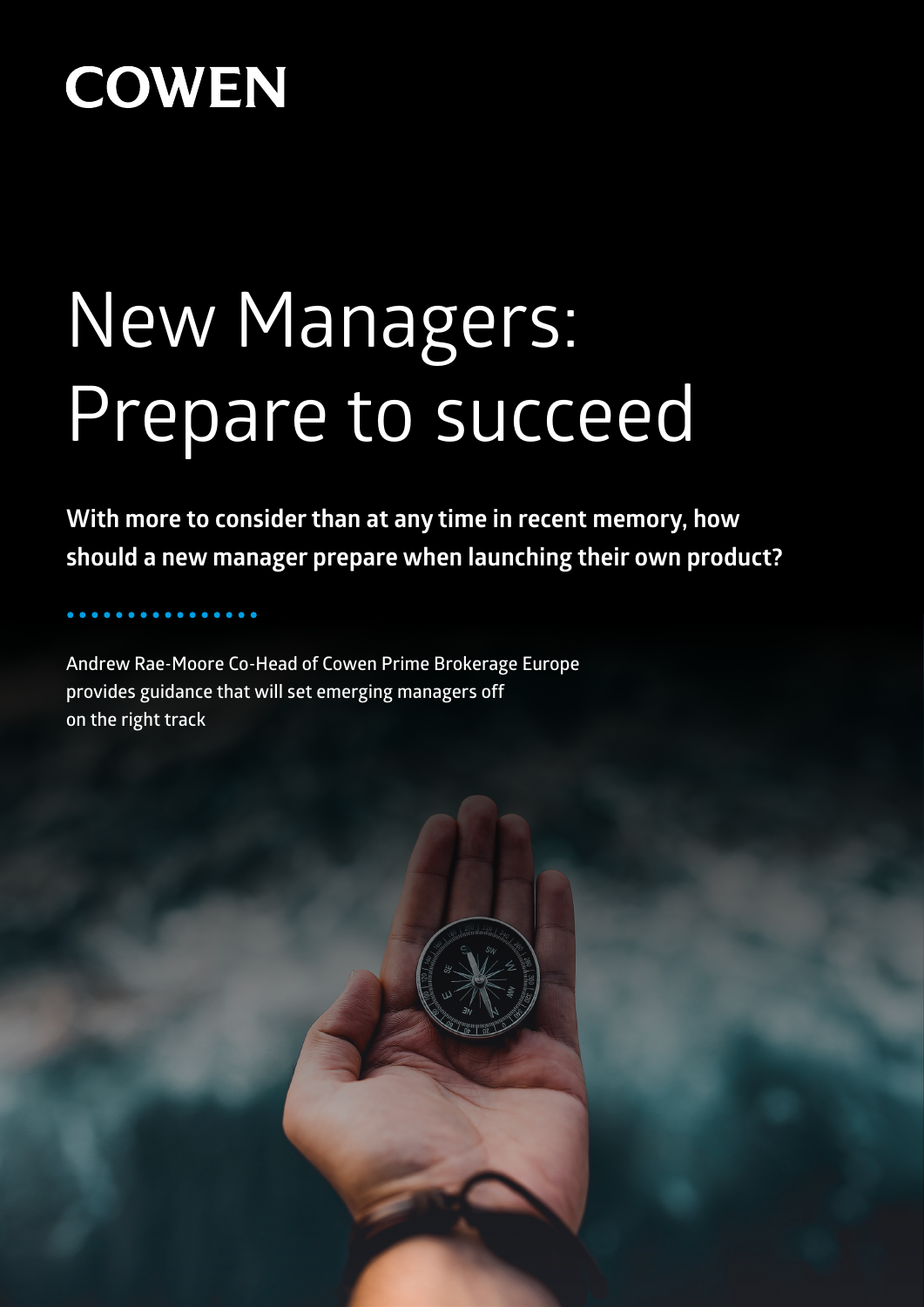## New managers: Prepare to succeed



**Andrew Rae-Moore** is Co-Head of Prime Brokerage Europe at Cowen Inc. Andrew has accumulated over 25 years of experience in financial services with a focus on the alternative asset management sector. Working for leading firms such as Fidelity, Morgan Stanley and now Cowen, Andrew has spent the last 20 years guiding and consulting with Hedge Fund Managers across Europe

New managers thinking of launching their own product have more to consider than at any time in recent memory. The alternative space is now highly complex, competitive, and increasingly expensive to enter. Raising start-up investment and launching a fund vehicle are just a few steps along the road.

Choosing a prime broker may not be top of a manager's priority list, but we can help with more than most managers realise. We have experience of launches from across a broad client base and can help prevent managers from making the mistakes we've seen before. As emerging managers start their journey, we can help them to ensure alignment with investors, compliance with the evolving regulatory landscape and advise on the things they must consider whilst running their own business.

The demands of different investors can vary significantly, and new managers can't cater to all of those needs. At the same time, they need a clear vision of where they are going.

**So how should a new manager prepare?**

"Choosing a prime broker may not be top of a manager's priority list, but we can help with more than most managers realise"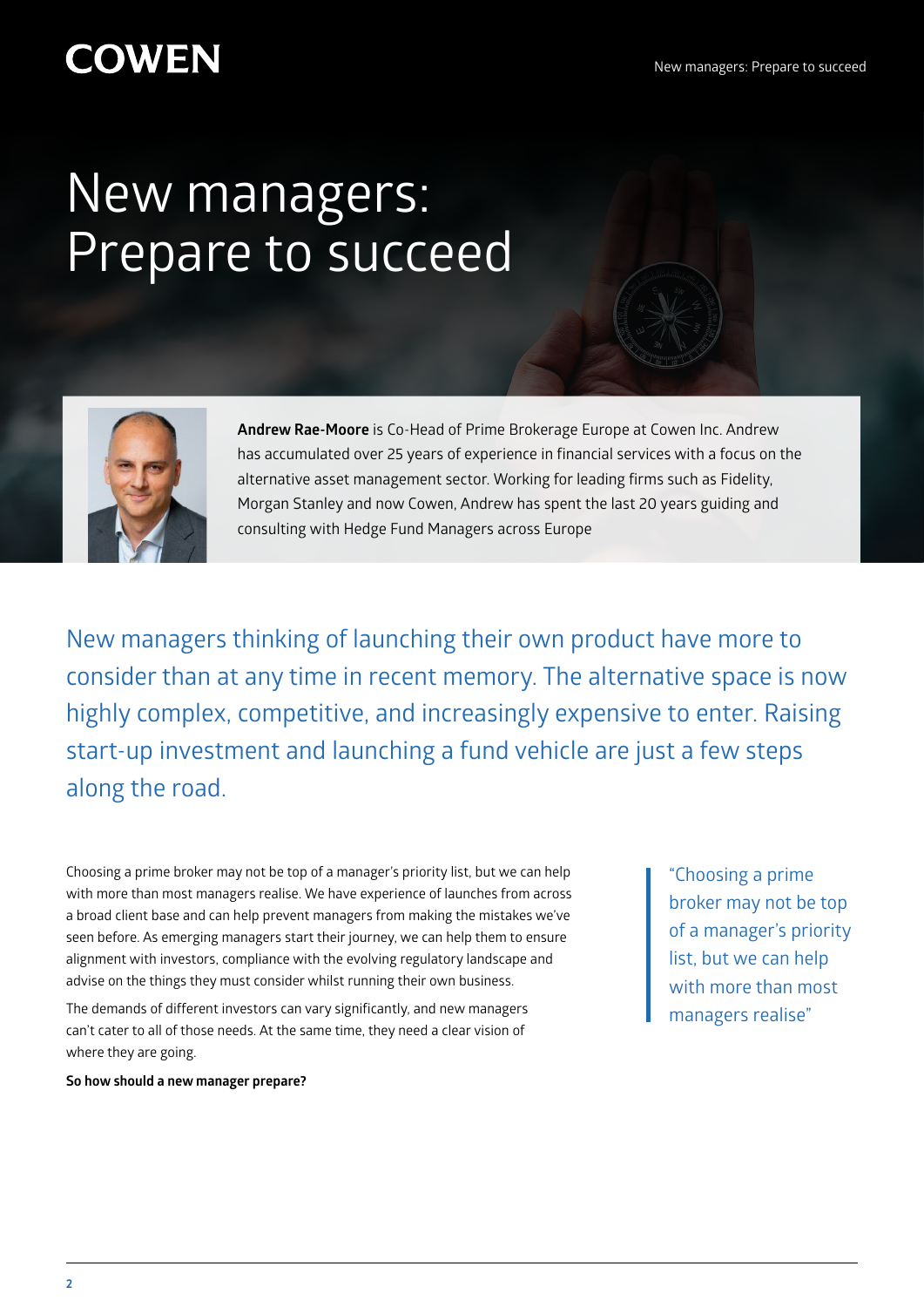### **Who is your target audience?**

At the outset, managers must be able to articulate their strategy clearly and identify why they have the expertise, experience and team to implement it. They should investigate the investor bases, and regions, where their strategy is going to have the most appeal. Most hedge fund investors have restrictions on what they can invest in, such as the size of the fund, the percentage of the fund their investment can account for or the length of track record they need to see from the manager.

Managers must be aligned with their target investors from the beginning, including on fee structures. Certain investors will require more generous economic terms to invest at the earliest stages of a fund's development, with those terms changing as the fund raises assets and grows over time.

New funds must think about how much they are willing to yield to some of these demands, whether through fee discounts, guaranteed capacity or revenue shares. Managers should not simply opt for an arrangement that will get money through the door: it may end up being too expensive and disadvantageous for the business in the long term.

### **Do your homework**

The reality for new managers who are raising money is that investors will always try to make comparisons with similar strategies.

They want to frame you in the context of the competition to establish what makes you unique. Managers can get ahead of the game by researching their competition, identifying the comparison points investors are likely to make and defining how their strategy is different.

Managers can access an abundance of data, commentary and insight from hedge fund journals, news sites and service providers, such as prime brokers, fund admins and lawyers. This will help them to understand what an investor is looking for in terms of the expected volatility of returns, the ticket sizes they will be able to sign off and the types of investors that are therefore suitable for their fund.

Managers must put the right structure in place from the start. Often a manager will be able to launch a fund because an individual institution has decided to support them with a cornerstone investment. Managers can't be all things to all people and so, defining your intended clients, often based on your first investors, is essential. This can tell managers whether they need, for example, a Ucits structure to house a liquid strategy aimed at European institutions, or a Cayman vehicle targeting US and global high-net-worth individuals.

Much of a manager's early success in raising money will depend on their track record. The ideal scenario is for a manager to present an audited track record from previous experience of running the same strategy. Investors will be sceptical of any new and unproven strategies. In these circumstances, managers could consider a business model where they first run a small amount of money to establish a documented track record. Running a pilot vehicle for family and friends would be a simple way to achieve this.

"Managers must be able to articulate their strategy clearly and identify why they have the expertise, experience and team to implement it."

"Managers should not simply opt for an arrangement that will get money through the door: it may end up being too expensive and disadvantageous for the business in the long term."

"Managers can get ahead of the game by researching their competition, identifying the comparison points investors are likely to make and defining how their strategy is different"

"Much of a manager's early success in raising money will depend on their track record."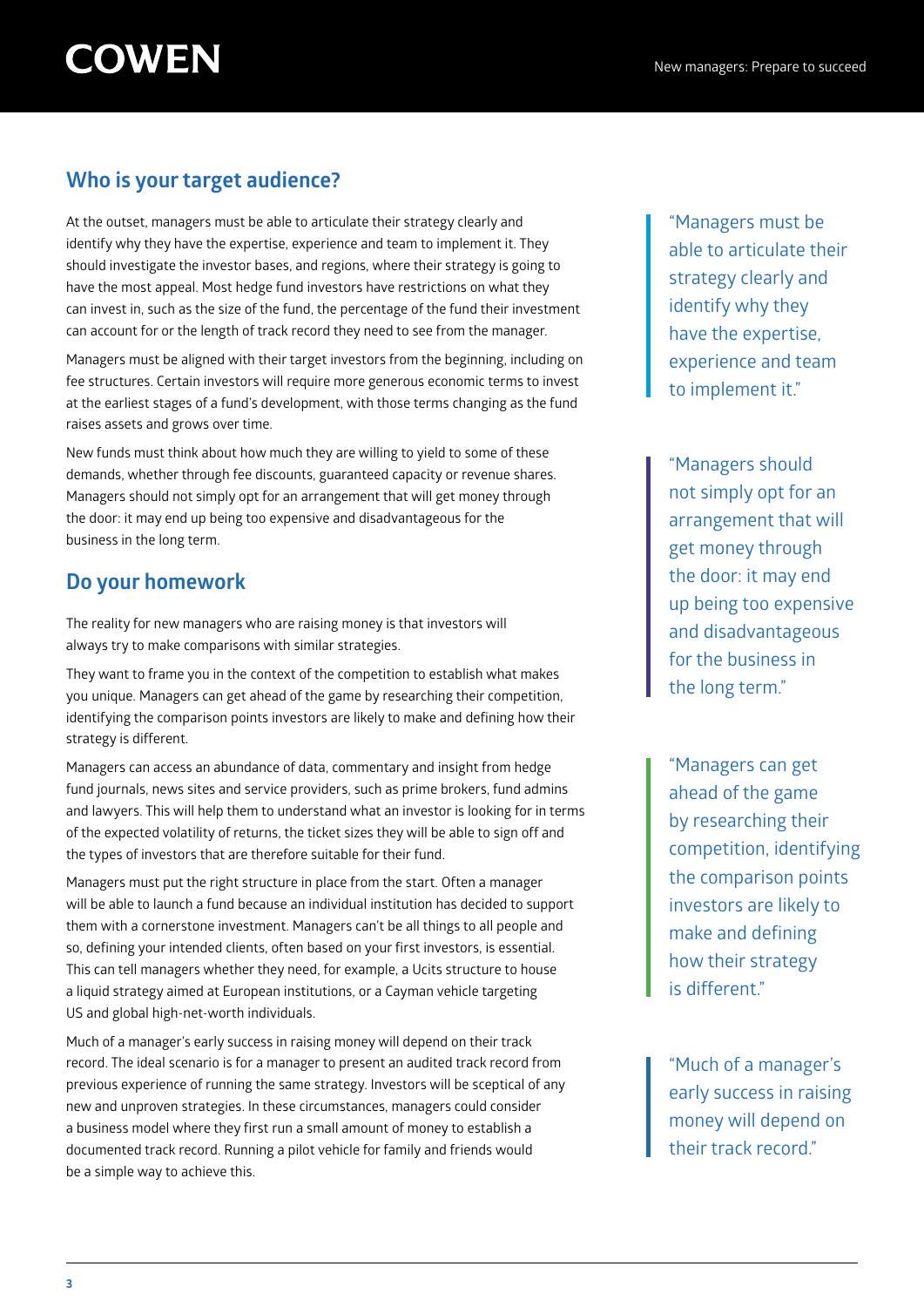### **Building for scale**

As managers grow, they will obviously consider what changes they need to make to facilitate the development of their business. However, many of these arrangements need to be made at the start.

From an infrastructure perspective managers should try to tap into, at the early stages, service providers that give them a variable cost base. Managers should avoid large commitments that won't be economically viable until a certain asset level is achieved – outsourced solutions can circumvent fixed costs that burn through start-up capital. Fund platforms and regulatory hosting services, for example, are tried and tested routes into market with the benefit of small capital outlay at the start.

Over time this model is usually inverted to insource more services, for example paying for a portfolio management system licence, bringing legal work in house to a general counsel, or replacing an external compliance consultant with your own compliance team. Once a manager reaches a certain scale, fixed costs become a worthwhile one-time investment that will reap substantial benefits as asset grow.

Managers must get things right at the start and pave the way for success by ensuring their systems and service providers are scalable. Choosing an OMS or a fund administrator that cannot grow with a business and needs to be changed is unsettling for investors, who will question your judgement.

There are some elements where you can afford to be more flexible, such as using a serviced office until you have the headcount to require your own facilities. If you make changes in some areas, investors will be less forgiving.

### **How we can help**

While new prime brokers can be engaged at any stage of your growth, the best will be there for the whole journey.

They will grow with you and advise you on how to evolve your business at each stage of your success. New managers choose to partner with Cowen Prime Brokerage as we offer a full service, multi-product solution spanning prime brokerage, execution, custody, clearing and settlement, from one central team that can resolve issues without delay.

Cowen's outsourced trading team can offer a partnership execution service covering global markets, acting as your eyes and ears over a fast moving 24-hour trading environment. Their expertise across equities, fixed income, derivatives and FX can become invaluable to a small portfolio management team implementing a new strategy. We also know the service providers that managers will need to help them develop their business models from launch through to managing many hundreds of millions.

"From an infrastructure perspective managers should try to tap into, at the early stages, service providers that give them a variable cost base."

"Managers must get things right at the start and pave the way for success by ensuring their systems and service providers are scalable."

"While new prime brokers can be engaged at any stage of your growth, the best will be there for the whole journey."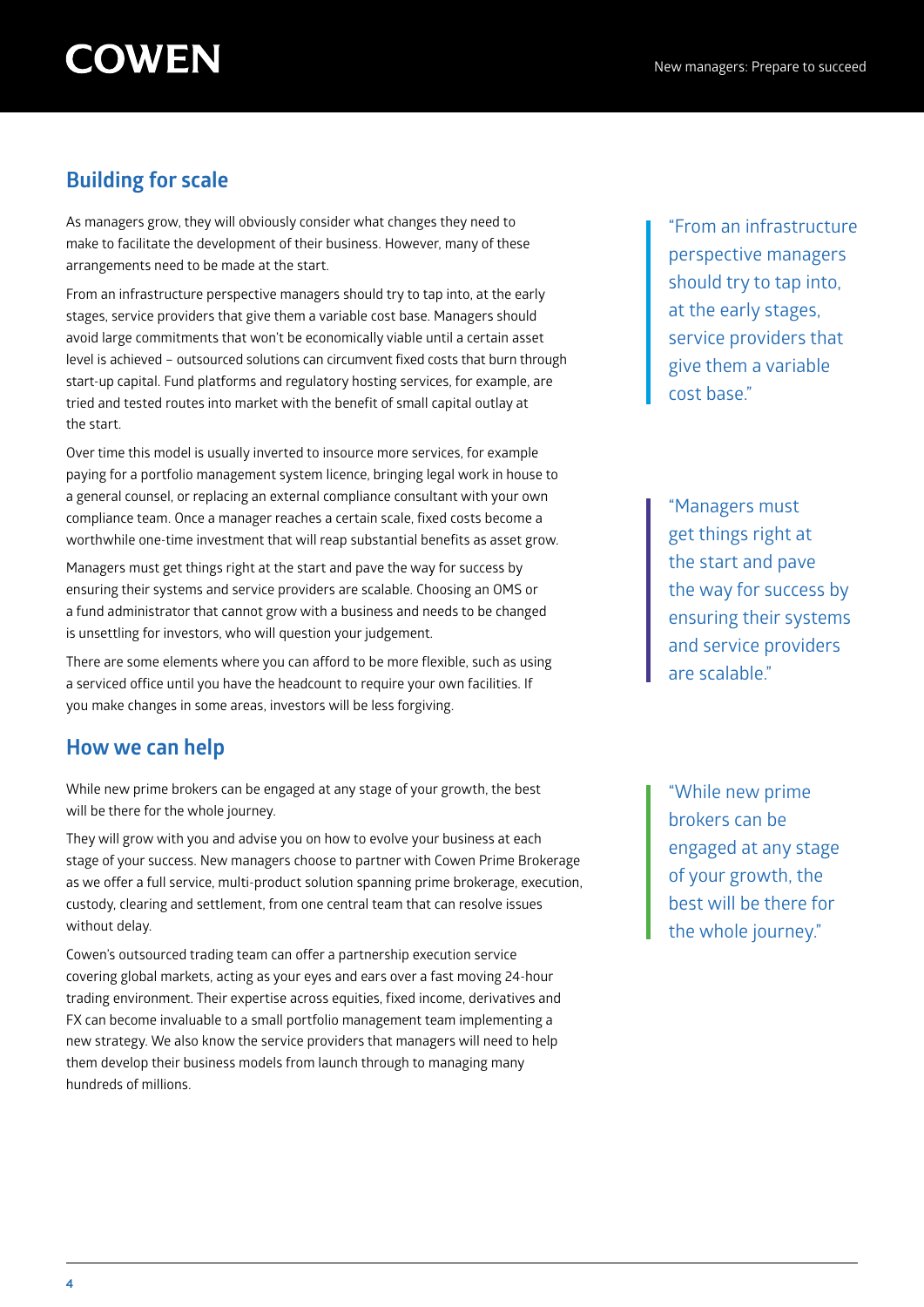At the earliest stages we can advise managers on the viability of their book, including stock lending and financing rates, and help them to help them to optimise margin. We can tell them which parts of their strategy will be harder to trade and provide an experienced view on the costs they will face and where they are most likely to be successful.

Preparation is key to the journey. We can provide managers with the advice and support that they need to set up and grow a business that can adapt for and embrace success in the long-term.

"Preparation is key to the journey. We can provide managers with the advice and support that they need to set up and grow a business that can adapt for and embrace success in the long-term."

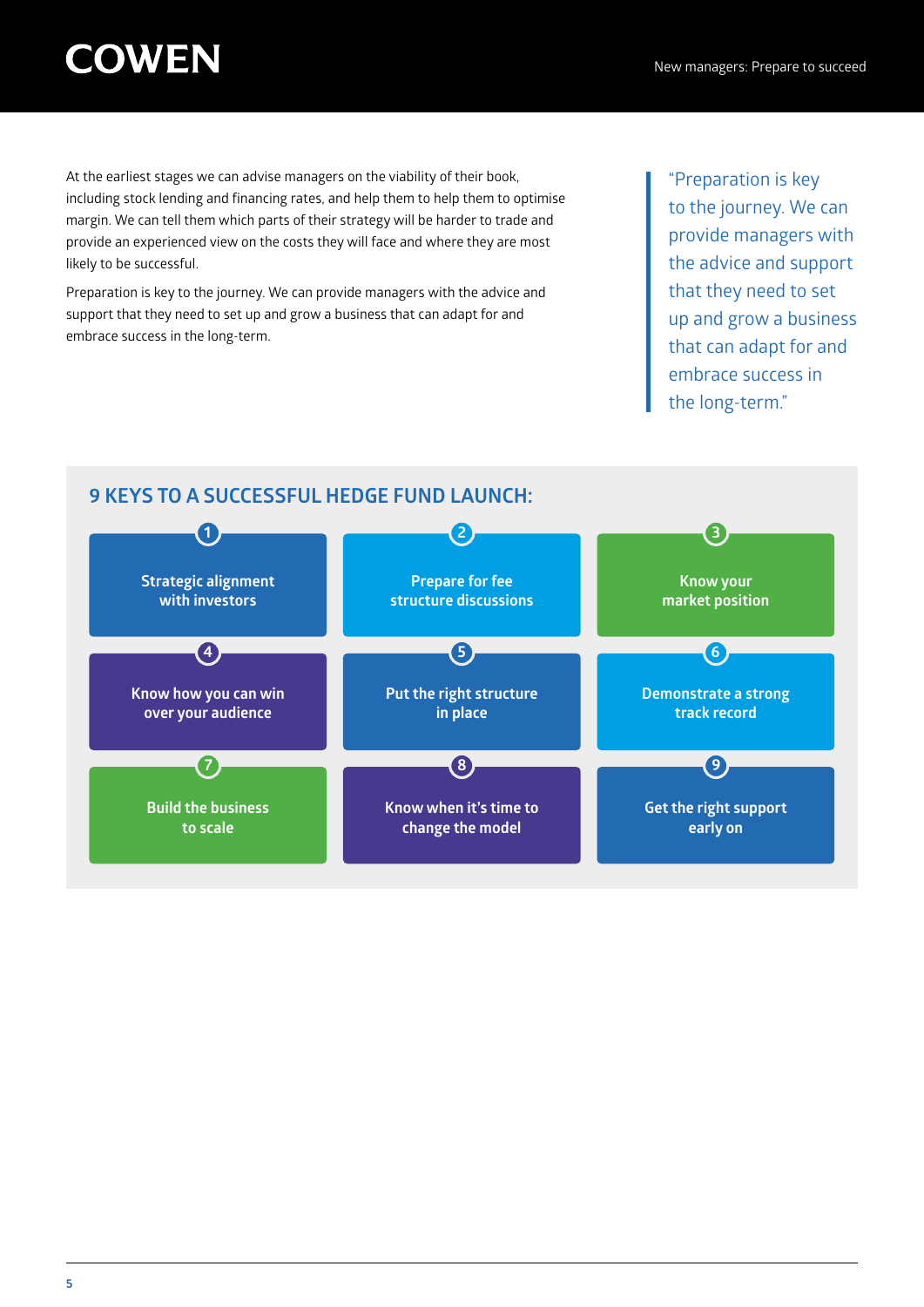### **PRIME BROKERAGE**

## **9 KEYS TO A SUCCESSFUL HEDGE FUND LAUNCH**

## New Managers: Prepare to succeed

## Setting you off on the right course

**New managers have a lot to think about when launching a hedge fund. With more to consider than at any time in recent memory, how should a new manager prepare when launching their own product?**

#### **Know your audience**

Managers must be aligned with target investors from the very beginning and understand where their strategy is going to have the most appeal



#### **Building for scale**

Managers need to consider what infrastructure they need to facilitate the development and growth of their business from the outset



#### **Do your homework**

Investors will always try to make comparisons with similar strategies, managers can get ahead of the game by researching and preparing



#### **Choosing a prime broker**

The right prime broker can guide you through the entire journey, advise you on how to evolve your business at each stage of your success



#### **THE IMPORTANCE OF STRATEGIC ALIGNMENT**

- **•** New managers can't cater to the demands of every investor, most investors have requirements and restrictions on what they can invest in
- **•** Managers need to articulate a clear strategy and identify the investor bases where the strategy is going to have most appeal

**1**

#### **PUT THE RIGHT STRUCTURE IN PLACE**

put the right structure in

place from the start

**5**

#### **GETTING THE RIGHT SUPPORT EARLY ON**

- **•** Engage the right prime broker as soon as possible
- **•** Leverage the services and expertise available to develop your business model from launch through to managing many hundreds of millions
- **•** Get experienced guidance on every aspect of your strategy and at every decision point

**9**

#### **KNOW HOW YOU CAN WIN OVER YOUR AUDIENCE**

- **•** Understand what an investor is looking for and the types that may be suitable for your fund
- **•** Leverage the abundance of data, commentary and insight from hedge fund journals, news sites and service providers, such as prime brokers, fund admins and lawyers

**4**

#### **KNOW WHEN IT'S TIME TO CHANGE THE MODEL**

- **•** Defining your intended clients, often based on your first investors, is essential
- **•** This can tell managers what structure makes sense for the business
- money will depend on track record
- **•** Present an audited track record from previous experience of running the same strategy
- **•** Otherwise consider first running a small amount of money to establish a documented track record

- **•** Over time the model should be inverted to insource more services and bring capabilities into the business
- **•** Once a manager reaches a certain scale, fixed costs become a worthwhile one-time investment that can reap substantial benefits as asset grow

**8**

#### **PREPARE FOR FEE STRUCTURE DISCUSSIONS**

- **•** New funds must think about how much they are willing to yield in terms of fee structures
- **•** Investors may require more generous economic terms early on, changing as the fund grows
- **•** Be wary of simply getting money through the door that could be too expensive in the long term

**2**

### **DEMONSTRATE A STRONG TRACK RECORD**

**•** Much of a manager's early success in raising

**6**

#### **KNOW YOUR MARKET POSITION**

- **•** Investors will make comparisons with similar strategies to frame managers in the context of the competition
- **•** Managers should research their competition, identify the comparison points investors are likely to make and define how they are different

**3**

#### **BUILD THE BUSINESS TO SCALE**

- **•** Prepare for growth right form the start, changing providers can be unsettling for investors
- **•** At the early stages, tap into systems and service providers with variable cost and scalable offerings
- **•** Outsourced solutions can circumvent fixed costs that burn through start-up capital

**7**

### Preparing for long term success

**New managers choose to partner with Cowen Prime Brokerage as we offer a full service, multi-product solution spanning prime brokerage, execution, custody, clearing and settlement, from one central team that can resolve issues without delay. We also know the service providers that managers will need to help them to set up and grow a business that can adapt for and embrace success in the long-term.**